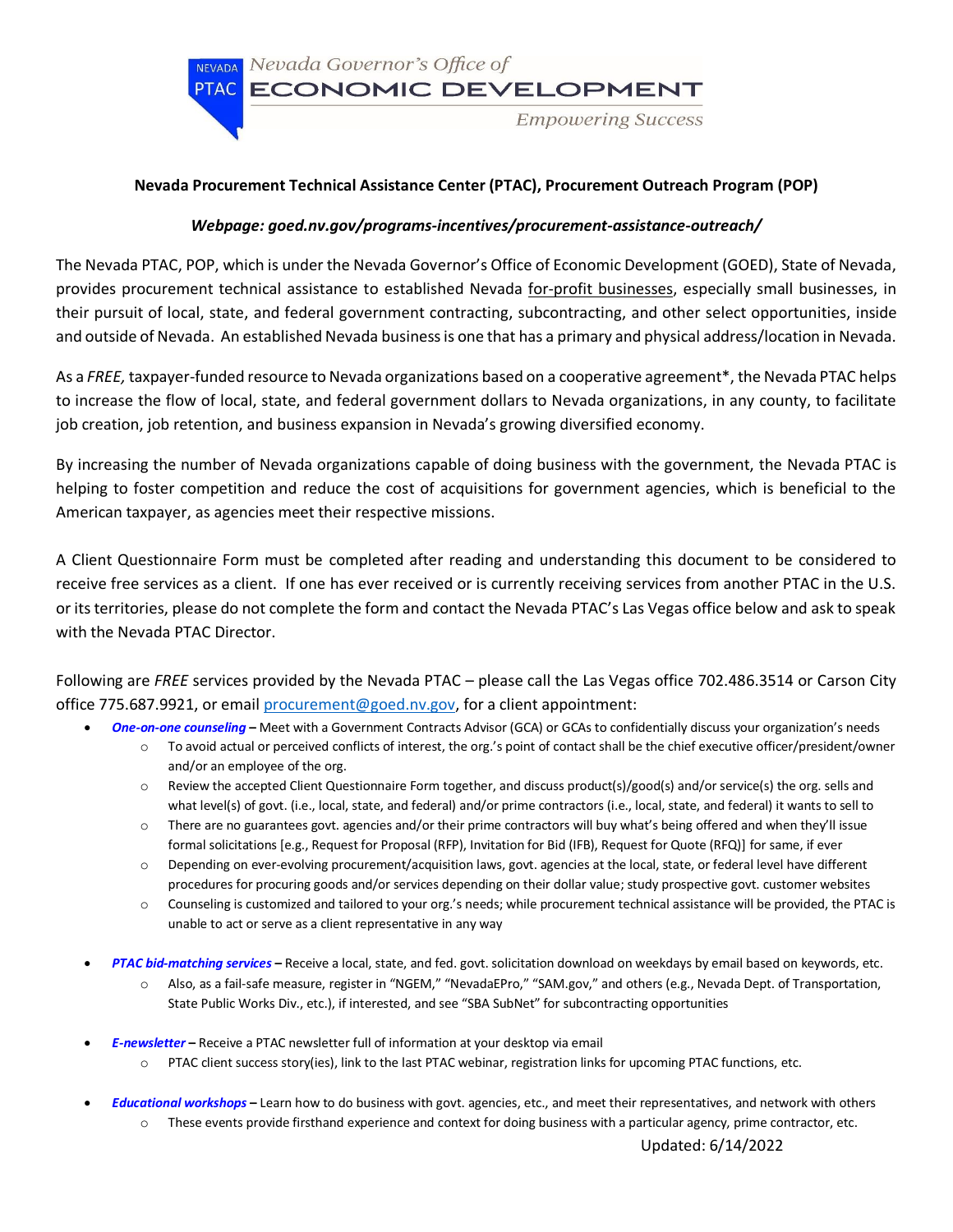- *Educational webinars* **–** Learn from and interact with PTAC personnel or special guests on a variety of govt. contracting-related topics o These functions provide specific information on many types of govt. contracting areas
- *Networking events* **–** Uncover opportunities with govt. agencies, prime contractors, and others, and meet PTAC resource partners
	- $\circ$  Grow your professional network, market your business, and share your business card and capabilities statement
- *Matchmaker events* **–** At one event, meet with procuring entities, the PTAC and its resource partners, and others
	- o Share your brief elevator/marketing pitch and how what the business sells can help to solve problems and meet govt. missions
- *Capabilities statement* **–** Receive constructive feedback on your final draft of your capabilities statement marketing document  $\circ$  The PTAC can share what should be included in the document, and can share a sample document approved for sharing
- *Walkthroughs* **–** Obtain help with certain system registrations (e.g., "SAM.gov") and/or understanding business certification criteria o Regarding certifications, discuss existing ones and those of interest; some are tied to set-aside and sole source procurements
- *Getting on a GSA schedule* **–** Determine whether pursuing a federal level U.S. General Services Administration (GSA) schedule multiple award contract makes sense
	- $\circ$  Understand the various business requirements, etc., and the eventual responsibility to market to one or more govt. agencies
- *SBIR Program and STTR Program* **–** Find out about federal level Small Business Innovation Research (SBIR) program contract or grant opportunities, and Small Business Technology Transfer (STTR) program contract or grant opportunities
	- o Certain federal govt. agencies only award contracts, while others only award grants
- *Other DoD-Funded Instruments, OTs* **–** Learn about federal level other U.S. Department of Defense (DoD)-funded instrument business opportunities, Other Transactions (OTs), which are not subject to the Federal Acquisition Regulation (FAR)
	- o DoD agencies are involved in awarding OTs, and resource partners such as AFWERX Vegas helps to identify funding sources
- *Cybersecurity for DoD* **–** Find out about information the PTAC is aware of regarding DoD cybersecurity for purposes of protecting covered defense information or controlled unclassified information under DoD contracts
	- o This is a highly-critical area for the DoD and national security
- *DoD's Mentor-Protégé Program* **–** Learn about how the DoD's Mentor-Protégé Program can benefit a small business partnered with a large company
	- o Typically eligible small businesses are able to expand their company footprint in the defense industrial base
- *Pre-solicitation assistance* **–** The PTAC will stress responding to govt. or prime contractor pre-solicitation issuances such as a Request for Information (RFI) or a Sources Sought Notice, in order to influence the future govt. procurement
	- o Respond to them to help shape the govt.'s requirements/needs and the govt.'s procurement strategy (e.g., set-aside, etc.)
- *Solicitation assistance* **–** After a client studies and reads a solicitation and any amendments, the PTAC can provide full-text clauses of byreference clauses, "mil specs," "mil standards," etc., and, depending, help to educate about what certain govt. language means
	- $\circ$  PTAC can also advise on next steps when language in a solicitation isn't clearly written and is subject to multiple interpretations
- *Proposal reviews* **–** With the exception of cost or price reviews, and within a reasonable timeframe, the PTAC can review a client's final draft or similar high-quality draft of its proposal to assess if the proposal follows all solicitation instructions, etc.
	- o For section reviews that may be outside of govt. procurement-related technical assistance such as commercialization plans for the SBIR program proposals or STTR program proposals, the PTAC can refer clients to a resource partner(s) for help
- *Contract issues* **–** The PTAC will attempt to provide advice in the event contract issues surface relative to: invoicing for payment, nonpayment, potential for a late delivery of a contract deliverable, a govt. customer is late in providing govt.-furnished property, etc.
	- o The PTAC wants clients to perform successfully under govt. contracts, subcontracts, etc., and uphold professional reputations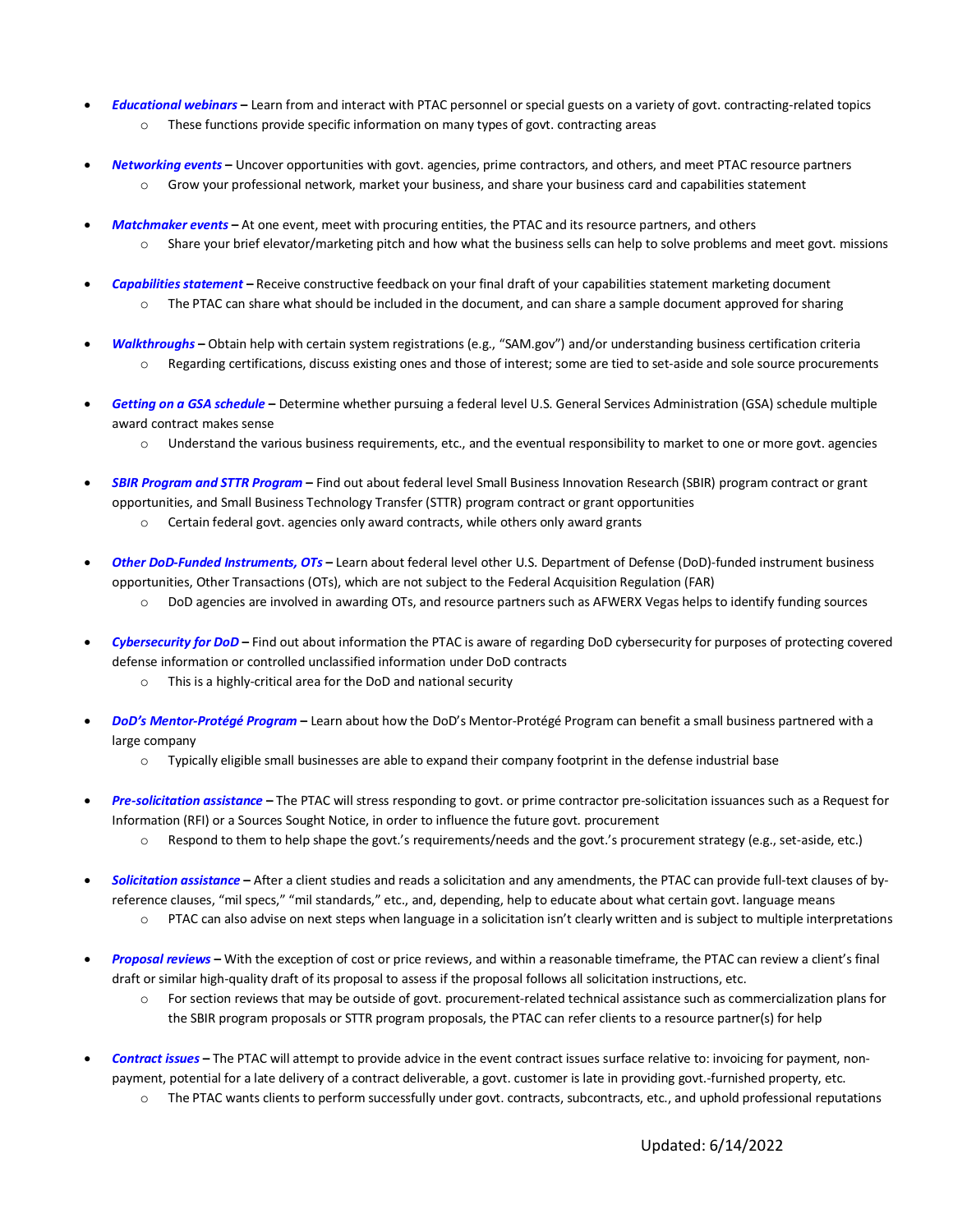- *PTAC Resource Partners* **–** While the PTAC helps its clients by providing govt. procurement-related technical assistance to understand procurement laws, procedures, processes, etc., the PTAC is not a subject matter expert in your particular industry
	- o In the event the PTAC is unable to assist your org. in a specific area, the org. will be referred to a resource partner(s) for help

\*This procurement technical assistance center is funded in part through a cooperative agreement with the Defense Logistics Agency.

---

*Also, please refer to the next page for Frequently Asked Questions (FAQs).*